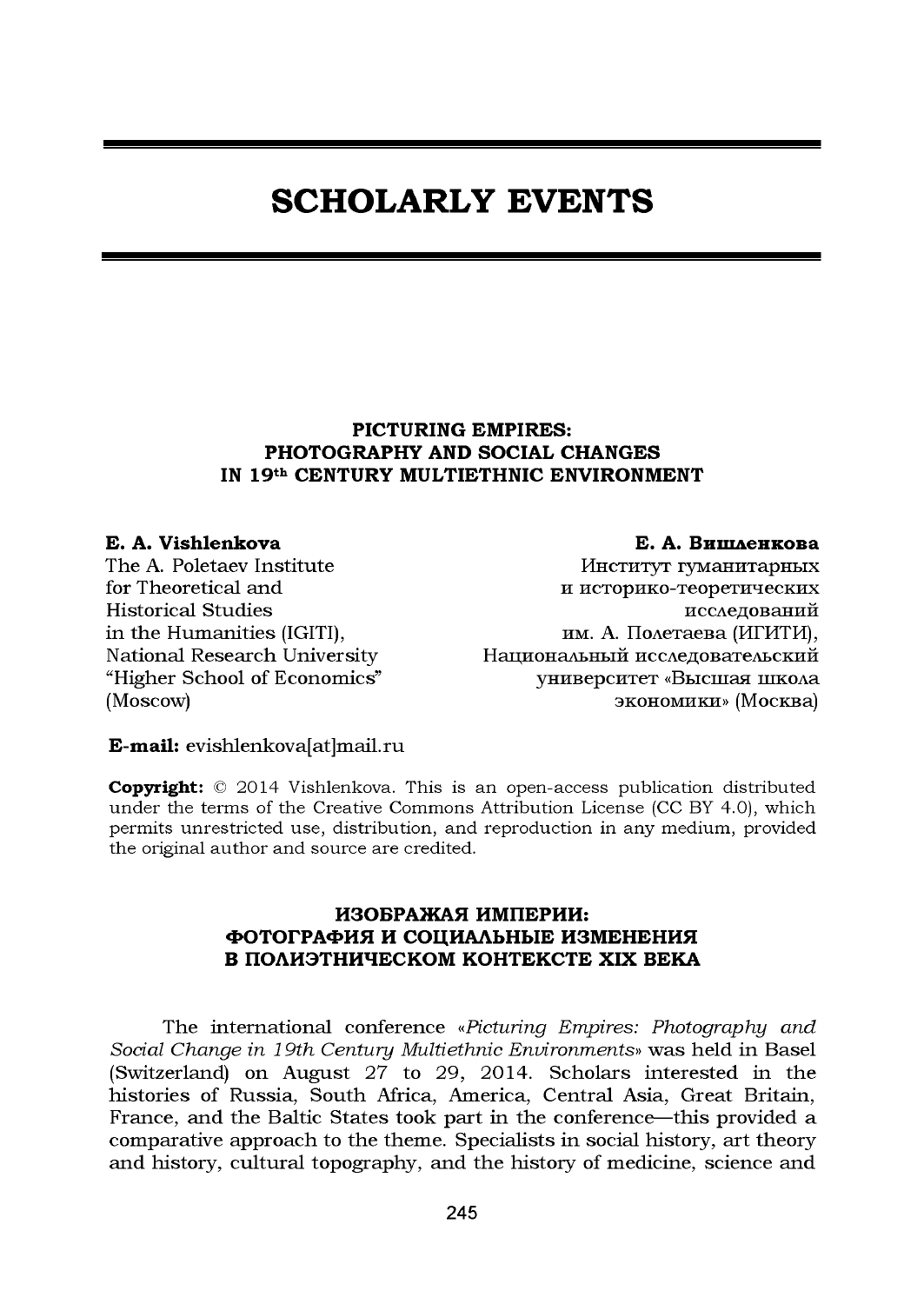technology participated in the event. The conference took place at the Augusta Raurica Country Castle.

Dr. Benjamin Schenk, the conference organizer, is well-known in the academic world for his works in the sphere of historical memory, mental geography, and the social history of Russia. His broad international network made possible the representation of scholars from different countries, national research traditions, and scientific disciplines. The conference represents one part of a larger collective project on the role of technological and technical innovation in the social modernization of the Russian Empire.

Five panels met for three days in the chateau: 1) Visual Representations Before and After the Invention of Photography (presenters Elena Vishlenkova, Heather Sonntag, James Ryan, and commentator Mark Bassin); 2) Picturing Imperial Subjects in the Age of Photography (presenters Lorenna Rizzo and Olga Annanurova, and commentator Andreas Broeckmann); 3) Visualizing Multiethnicity (presenters Laura Ellias, Baiba Tetere, and Martina Baleva, and commentator Elizabeth Edwards); 4) Visualizing Religious Diversity (presenters Eugene Avrutin, Jannifer Keating, Jurg Schneider, and Arno Schubbach, and commentator Arno Schubbach); and 5) Industrial Photography (presenters Lanka Fehrenbach, Celina Assegond, Noeme Santana, and Monika Dommann, and commentator Monika Dommann). The conference format required preliminary preparation of reports, perusal of online manuscripts by the participants of the conference, visual presentations and explanations of methods used in image analysis, specially invited commentators' speeches on reports, and detailed discussion among all participants. Further, participants formulated questions relevant to the history of photography and worked to extract theoretical conclusions from presented cases. As a result, the conference theme was not just a simple "umbrella" term to describe different and poorly connected cases.

The conference generated a list of questions regarding the use of images in scholarly studies: How do we look at images? How are we allowed to look at them and to see them? How do new technologies and the development of technique influence how we perceive images? What role do customers' and producers' interests play in the looking policy? How important is cultural and local context in correctly interpreting images? Fierce debates occurred over such questions as: can we reconstruct gaze and contemporaries' perception? Would this reconstruction entail the reproduction of new interpretations and their incorporation into new discourses? This anxiety is a natural consequence of adopting a postcolonial and feminist critique. Obvious deconstruction of the research hypothesis has occurred in recent years due to the development of new science and technology history. Could the object of the picture influence its own image? How could it be made? In other words, the limits and means of the construction of subjectivity and objectivity excited explorers of the